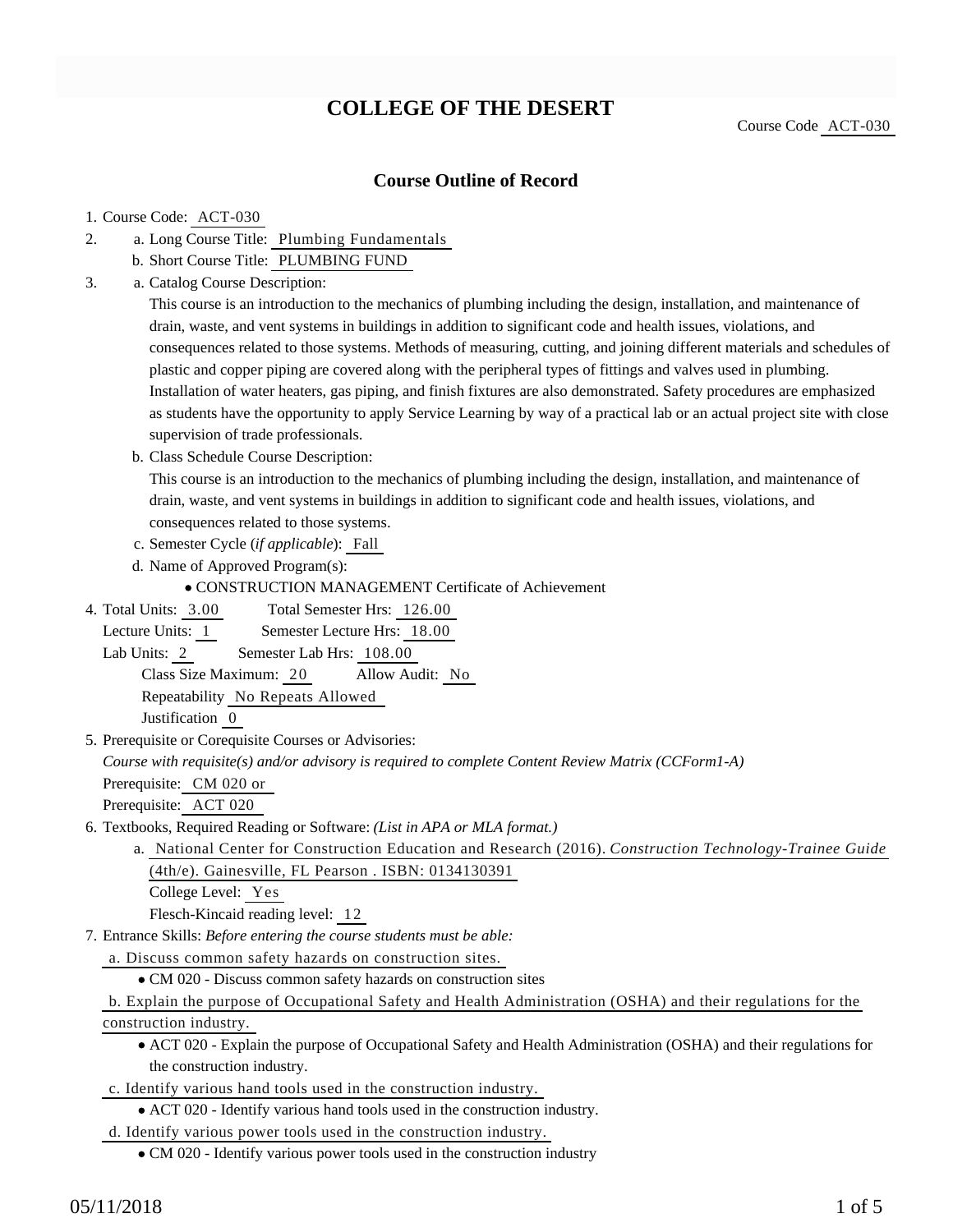e. Understand the impact of construction to the environment.

ACT 020 - Understand the impact of construction to the environment.

f. Demonstrate fluency reading a tape measure.

CM 020 - Demonstrate fluency reading a tape measure.

g. Demonstrate the ability to interpret information and instructions presented in both written and verbal form.

ACT 020 - Demonstrate the ability to interpret information and instructions presented in both written and verbal form. h. Demonstrate critical thinking skills and the ability to solve problems using those skills.

CM 020 - Demonstrate critical thinking skills and the ability to solve problems using those skills

i. Demonstrate effective relationship skills with teammates and supervisors, the ability to work on a team, and appropriate leadership skills.

ACT 020 - Demonstrate effective relationship skills with teammates and supervisors, the ability to work on a team, and appropriate leadership skills.

j. Understand workplace issues such as sexual harassment, stress, and substance abuse.

- ACT 020 Understand workplace issues such as sexual harassment, stress, and substance abuse.
- 8. Course Content and Scope:

#### Lecture:

- a. Overview of the plumbing trade
- b. DWV systems
- c. Fixture drains
- d. Traps and vents
- e. Sizing drains and vents
- f. Fittings and their applications
- g. Pipe grade
- h. Building drain and sewer
- i. Sewer main
- j. Waste treatment
- k. Code and health issues
- l. Plastic pipe
- m. Plastic pipe fittings
- n. Measuring, cutting, and joining plastic pipe and fittings
- o. Pipe supports
- p. Pressure testing
- q. Copper pipe
- r. Copper fittings and valves
- s. Measuring, cutting, bending, joining, and grooving copper pipe.
- t. Installing pipe hangers and supports.
- u. Insulating copper pipes.

Lab: *(if the "Lab Hours" is greater than zero this is required)*

- a. Measure and cut plastic piping
- b. Join plastic piping
- c. Connect a proper DWV system
- d. Perform a pressure test on plastic and copper piping
- e. Measure, ream, and cut copper piping
- f. Join copper piping
- 9. Course Student Learning Outcomes:

1.

Outline the safety procedures for hand and power tools used in plumbing application. (Cognitive)

2.

Recognize the various types of drain, waste, and vent fittings and describe their application. (Psychomotor)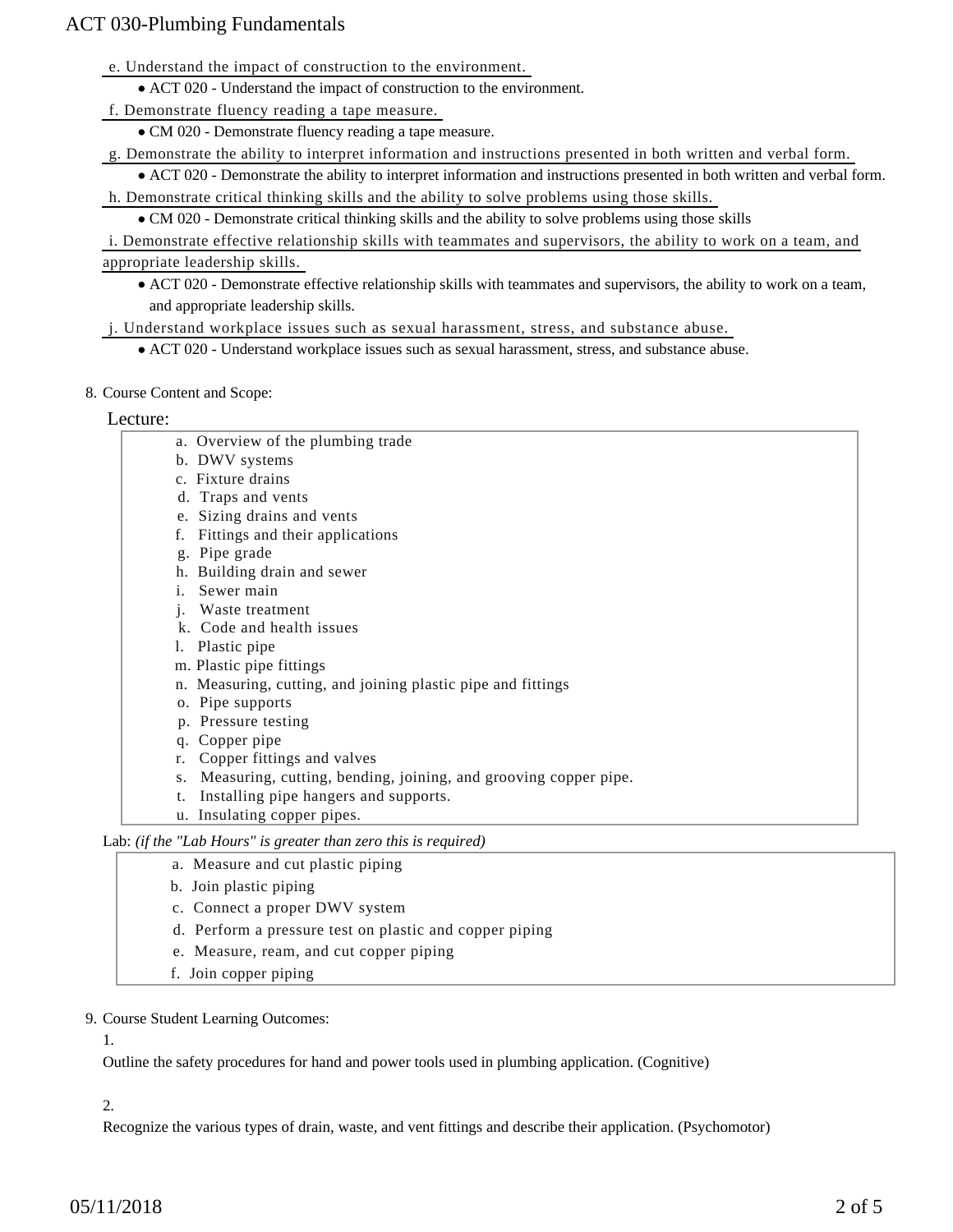3.

Demonstrate the procedure for installing rough plumbing and finish fixtures. (Psychomotor)

10. Course Objectives: Upon completion of this course, students will be able to:

a. Explain how waste moves from a fixture through the drain system to the environment.

b. Identify the major components of a drainage system and describe their functions.

c. Identify the different types of traps and their components.

d. Explain the importance of traps, and identify the ways traps can lose their seals.

e. Identify the various types of drain, waste, and vent (DWV) fittings and describe their applications.

f. Identify significant code and health issues, violations, and consequences related to DWV systems.

g. Identify types of materials and schedules of plastic piping.

h. Indentify proper applications of plastic piping.

i. Identify types of fittings and valves used with plastic piping.

j. Identify the types of hangers and supports needed for plastic piping.

k. Explain proper procedures for the handling, storage, and protection of plastic pipes.

l. Explain the proper procedure for pressure testing plastic pipes.

m. Identify the types of materials and schedules used with copper piping.

n. Identify the material properties, storage, and handling requirements of copper piping.

o. Identify the types of fittings and valves used with copper piping.

p. Identify the techniques used in hanging and supporting copper piping.

q. Describe the proper procedure for measuring, reaming, cutting, and joining copper piping.

r. Identify the hazards and safety precautions associated with copper piping.

11. Methods of Instruction: *(Integration: Elements should validate parallel course outline elements)* 

a. Demonstration, Repetition/Practice

| b. Discussion |
|---------------|
| c. Lecture    |

## Other Methods:

Office and site visits

12. Assignments: (List samples of specific activities/assignments students are expected to complete both in and outside of class.) In Class Hours: 126.00

Outside Class Hours: 36.00

#### a. In-class Assignments

- 1. Individual projects
- 2. Small group projects

b. Out-of-class Assignments

1. Review questions

- 2. Vocabulary terms
- 3. Short response papers

13. Methods of Evaluating Student Progress: The student will demonstrate proficiency by:

- Written homework
- Presentations/student demonstration observations
- Group activity participation/observation
- Student participation/contribution
- Other

Quizzes In-class exercises Participation during office and site visits

14. Methods of Evaluating: Additional Assessment Information: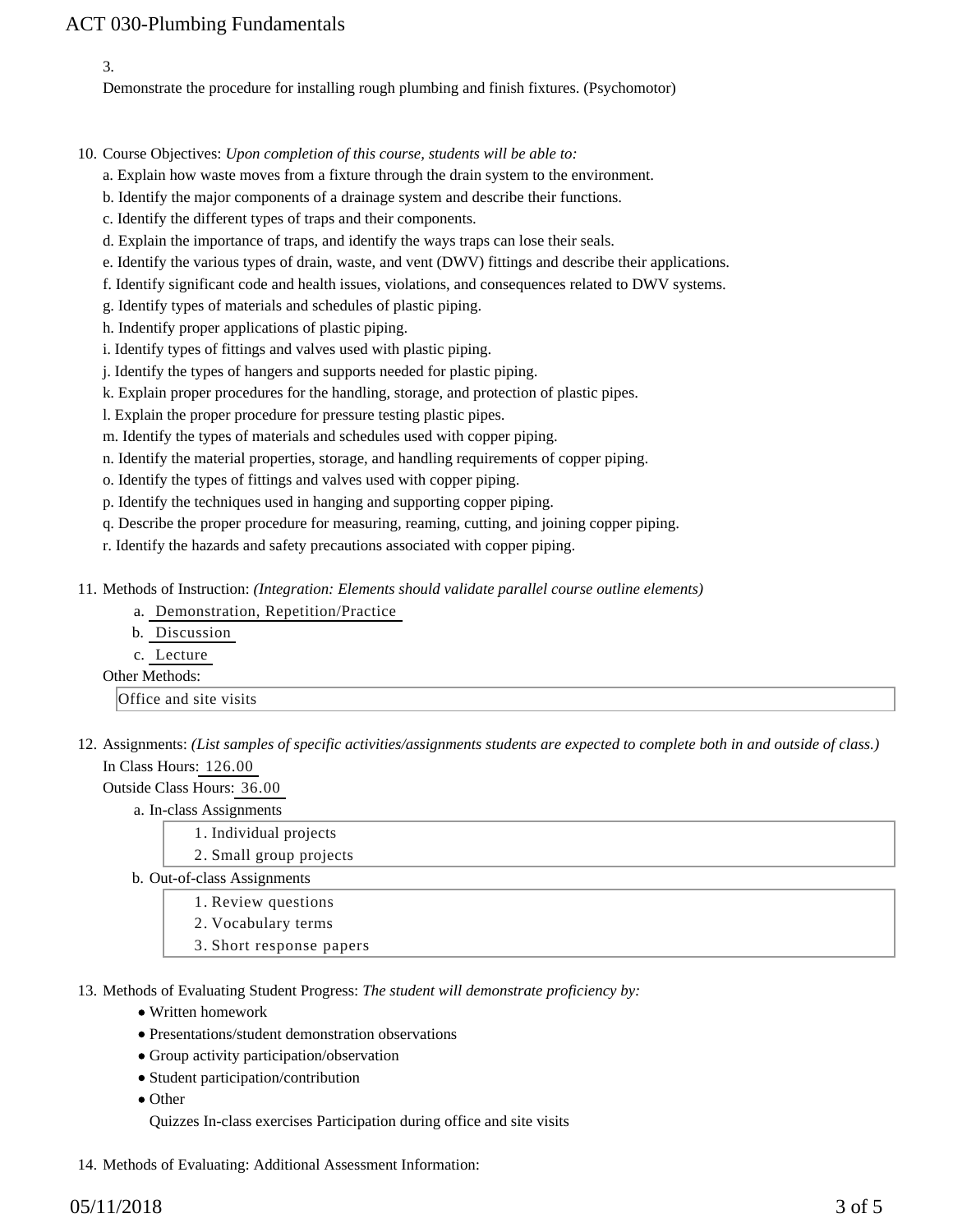|     | 15. Need/Purpose/Rationale -- All courses must meet one or more CCC missions.                                      |  |  |
|-----|--------------------------------------------------------------------------------------------------------------------|--|--|
|     | PO - Career and Technical Education                                                                                |  |  |
|     | Fulfill the requirements for an entry-level position in their field.                                               |  |  |
|     | Apply critical thinking skills to execute daily duties in their area of employment.                                |  |  |
|     | IO - Personal and Professional Development                                                                         |  |  |
|     | Develop realistic goals.                                                                                           |  |  |
|     | Demonstrate an understanding of ethical issues to make sound judgments and decisions.                              |  |  |
|     |                                                                                                                    |  |  |
|     | 16. Comparable Transfer Course                                                                                     |  |  |
|     | <b>Course Number</b><br><b>Course Title</b><br><b>University System</b><br><b>Campus</b><br><b>Catalog Year</b>    |  |  |
|     |                                                                                                                    |  |  |
|     |                                                                                                                    |  |  |
|     | 17. Special Materials and/or Equipment Required of Students:                                                       |  |  |
|     |                                                                                                                    |  |  |
|     | 18. Materials Fees:<br><b>Required Material?</b>                                                                   |  |  |
|     | <b>Material or Item</b><br><b>Cost Per Unit</b><br><b>Total Cost</b>                                               |  |  |
|     |                                                                                                                    |  |  |
|     | 19. Provide Reasons for the Substantial Modifications or New Course:                                               |  |  |
|     |                                                                                                                    |  |  |
|     | Periodic Course Review                                                                                             |  |  |
| 20. | a. Cross-Listed Course (Enter Course Code): N/A                                                                    |  |  |
|     | b. Replacement Course (Enter original Course Code): N/A                                                            |  |  |
|     |                                                                                                                    |  |  |
|     | 21. Grading Method (choose one): Letter Grade Only                                                                 |  |  |
|     |                                                                                                                    |  |  |
|     | 22. MIS Course Data Elements                                                                                       |  |  |
|     | a. Course Control Number [CB00]: CCC000513183<br>b. T.O.P. Code [CB03]: 95700.00 - Civil and Construction Ma       |  |  |
|     |                                                                                                                    |  |  |
|     | c. Credit Status [CB04]: D - Credit - Degree Applicable                                                            |  |  |
|     | d. Course Transfer Status [CB05]: $C = Non-Transferable$                                                           |  |  |
|     | e. Basic Skills Status [CB08]: $2N = Not basic skills course$                                                      |  |  |
|     | f. Vocational Status [CB09]: Clearly Occupational                                                                  |  |  |
|     | g. Course Classification [CB11]: Y - Credit Course                                                                 |  |  |
|     | h. Special Class Status [CB13]: N - Not Special                                                                    |  |  |
|     | i. Course CAN Code [CB14]: N/A                                                                                     |  |  |
|     | j. Course Prior to College Level [CB21]: $Y = Not Applied$                                                         |  |  |
|     | k. Course Noncredit Category [CB22]: Y - Not Applicable                                                            |  |  |
|     | 1. Funding Agency Category [CB23]: $Y = Not$ Applicable                                                            |  |  |
|     | m. Program Status [CB24]: $1 =$ Program Applicable                                                                 |  |  |
|     | Name of Approved Program (if program-applicable): CONSTRUCTION MANAGEMENT                                          |  |  |
|     | Attach listings of Degree and/or Certificate Programs showing this course as a required or a restricted elective.) |  |  |
|     |                                                                                                                    |  |  |
|     | 23. Enrollment - Estimate Enrollment                                                                               |  |  |
|     | First Year: 20                                                                                                     |  |  |
|     | Third Year: 32                                                                                                     |  |  |
|     |                                                                                                                    |  |  |
|     | 24. Resources - Faculty - Discipline and Other Qualifications:                                                     |  |  |
|     | a. Sufficient Faculty Resources: Yes                                                                               |  |  |
|     | b. If No, list number of FTE needed to offer this course: N/A                                                      |  |  |

25. Additional Equipment and/or Supplies Needed and Source of Funding.